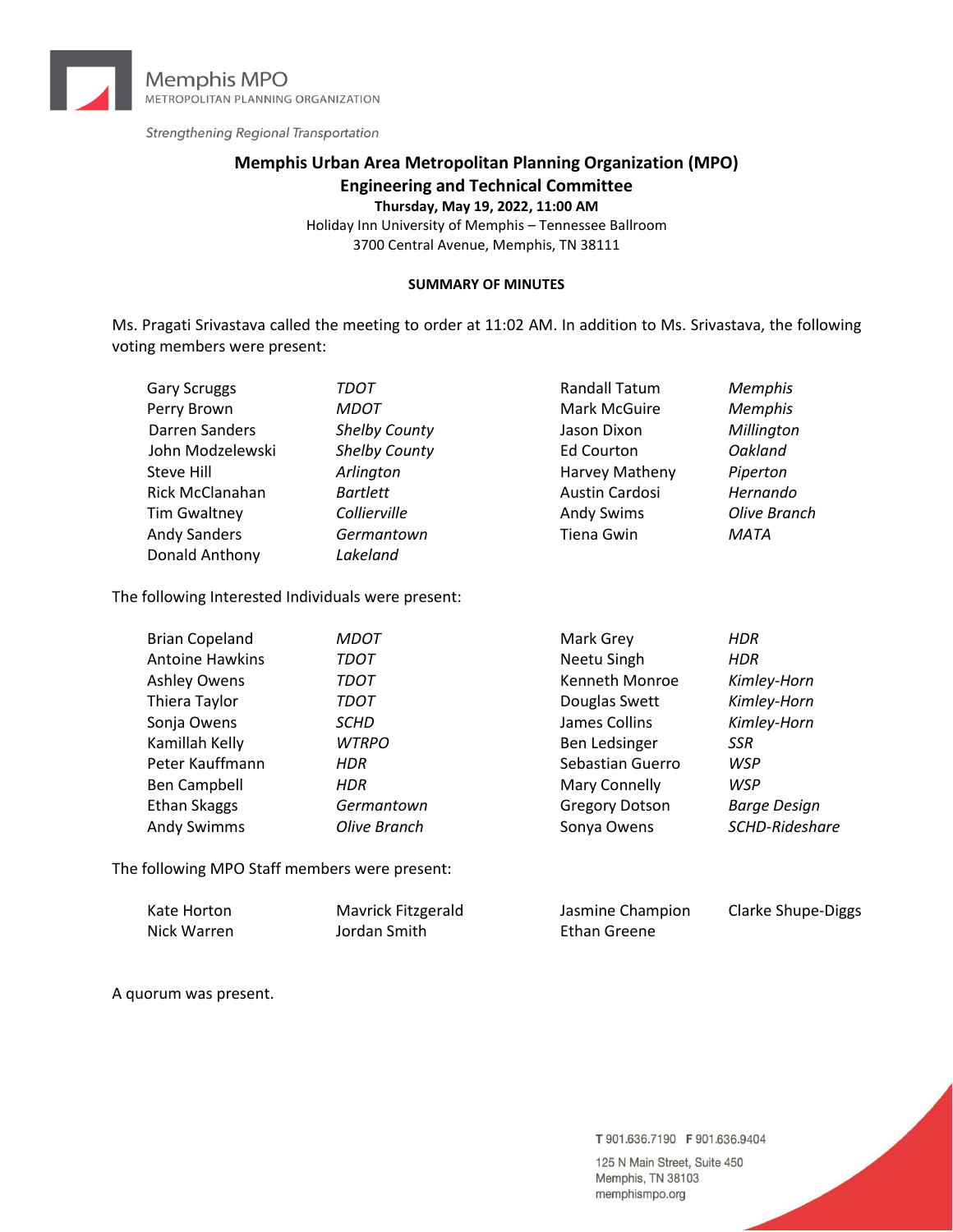### 1) **Call to Order @ 11:02 AM**

Ms. Pragati Srivastava called the meeting to order at 11:02 AM.

### 2) **Approval of February 24, 2022 Minutes**

Mr. Darren Sanders moved to approve the minutes as presented; Mr. Steve Hill seconded the motion and the motion carried without dissent.

### NO DISCUSSION OR QUESTIONS

### 3) **Memphis MPO's Administrator's Report**

Ms. Pragati Srivastava gave an overview of the following items:

- **a)** 2021 State of the MPO Annual Report
- **b)** MOVING TOGETHER: 2050 Regional Transportation Plan (RTP)
- **c)** TDOT Transportation Planning Grant (TPG) Program Announcement

### NO DISCUSSION OR QUESTIONS

### 4) **Federal Highway Administration (FHWA)**

No update was provided.

NO DISCUSSION OR QUESTIONS

## 5) **Tennessee Department of Transportation (TDOT)**

Mr. Antoine Hawkins gave an update on the following items: the appointment of Deputy Governor Butch Eley to the position of TDOT Commissioner, effective June 15, 2022; the status of the Tennessee Electric Vehicle Infrastructure (TEVI) Deployment Plan, which will be finalized and submitted to the FHWA by August 1, 2022; and the award of Transportation Planning Grants to the cities of Memphis (Poplar Avenue Safety and Mobility Plan) and Oakland (Major Thoroughfare Plan), the work for which is set to begin on August 1, 2022.

### NO DISCUSSION OR QUESTIONS

## 6) **FY 2023‐26 Transportation Improvement Program Improvement (TIP) Project List Approval**

Ms. Pragati Srivastava provided an overview of the FY 2023-26 Transportation Improvement Program (TIP) project list.

Mr. Darren Sanders moved to approve the FY 2023-26 TIP Project List as presented; Mr. Tim Gwaltney seconded the motion and the motion carried without dissent.

### NO DISCUSSION OR QUESTIONS